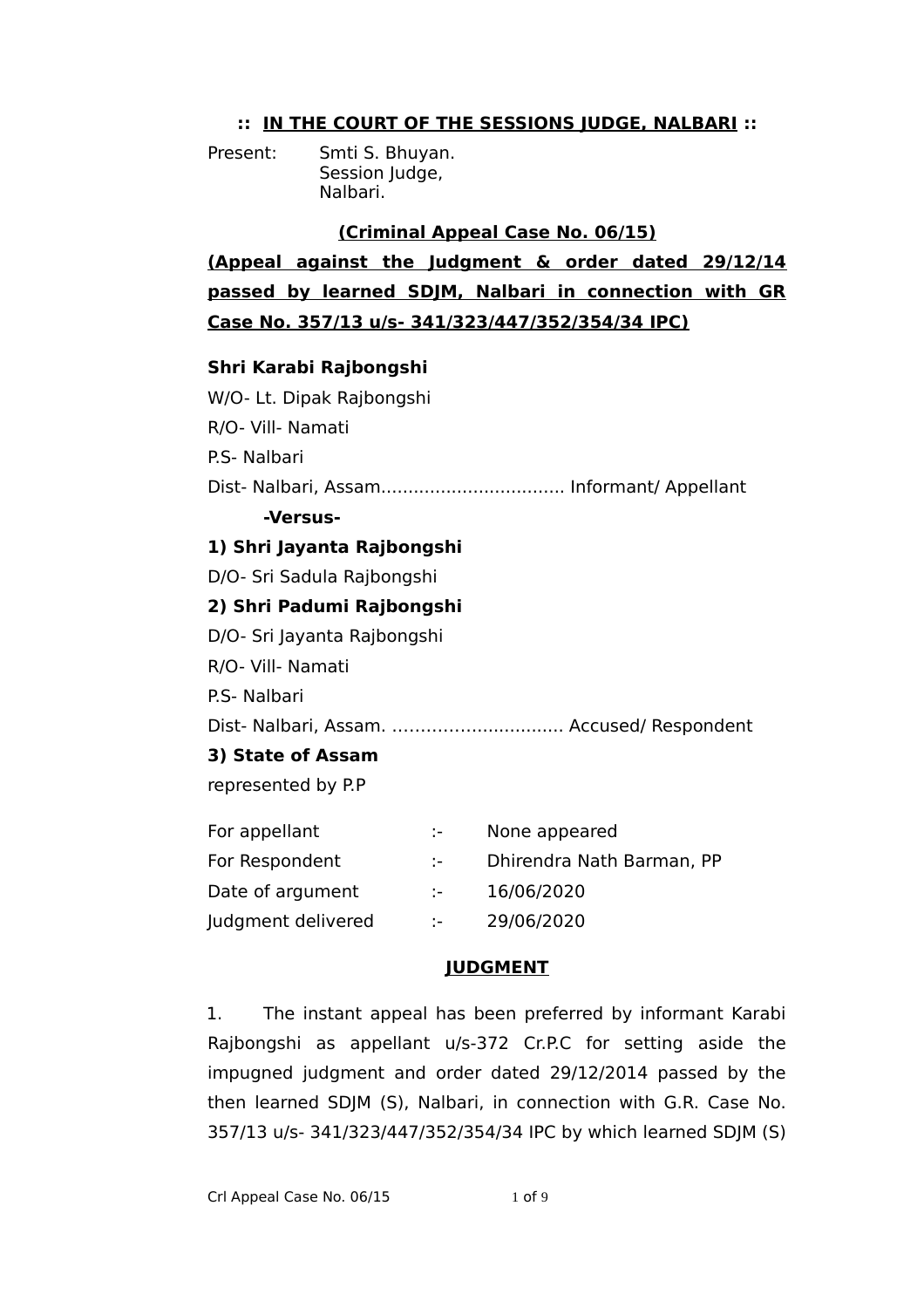Nalbari acquitted the respondent/ accused from the charge of section 341/323/447/352/34 IPC.

2. The brief fact leading to this appeal is that PW-3 Karabi Rajbongshi lodged written ejahar before the OC Nalbari PS at 5.35PM against Jayanta Rajbongshi and Padumi Rajbongshi on 18/03/2013 inter alia stating that at about 9 AM when she was going to the shop of their village, accused persons restrained her in-front of their gate and gave her fist blows. Thereafter, accused persons at about 10 AM again chased her to her house and torn her dress and pulled down her on the earth.

3. On receipt of the ejahar, O/C Nalbari PS registered Nalbari PS Case No. 210/13 u/s 341/323/447/354/34 IPC and started the investigation. I/O of the case after completion of the investigation submitted charge-sheet against the ejahar named accused Jayanta Rajbongshi and Padumi Rajbongshi u/s 341/352/447/354/34 IPC.

4. On receipt of the charge-sheet Learned CJM Nalbari took cognizance and transferred the case to Learned JMFC for trial. Thereafter, the case was transferred to the court of learned SDJM Nalbari for trial disposal. Learned SDJM, Nalbari after receiving the record, on appearance of the accused persons, furnished necessary copies to the accused persons and explained the substance of accusation u/s 341/352/447/354/34 IPC to which accused pleaded not guilty and claimed to be tried. In order to prove the offence against the accused persons, prosecution adduced evidence of 5 numbers of witnesses and exhibited ejahar, medical report, seizure list and charge-sheet.

5. The then learned SDJM Nalbari, after recording statement of accused persons u/s 313 CrPC and hearing the counsel, delivered judgment deciding points for determination in favour of the accused person and passed judgment acquitting the accused Jayanta Rajbongshi and Padumi Rajbongshi from the offence u/s 341/352/447/34 IPC and set at liberty.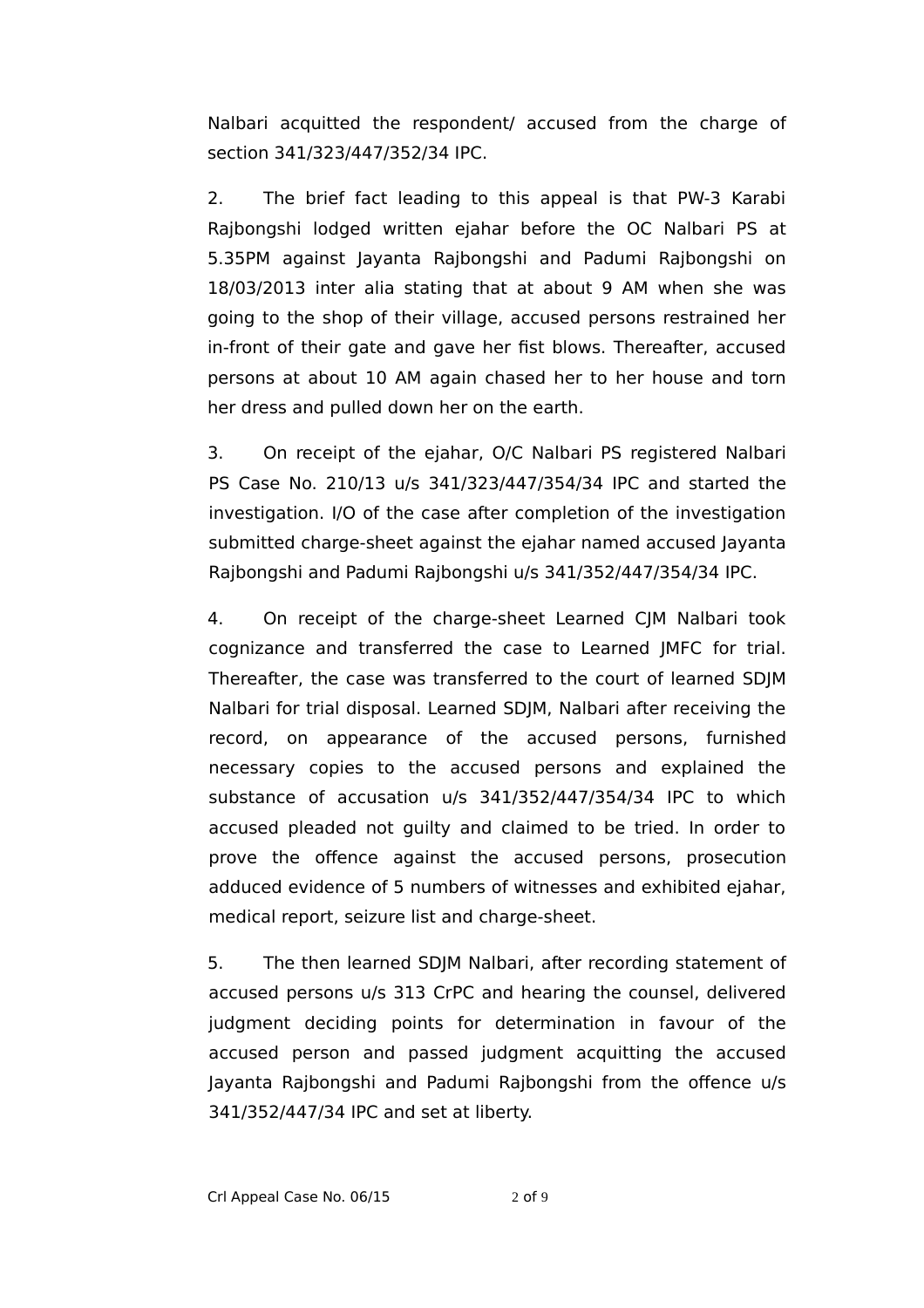6. Now let me find out whether learned trial court rightly appreciate the evidence and material on record and delivered judgment of acquittal or there is grave error in delivering the judgment of acquittal. I have scrutinized the evidence on record. Now let me discuss the evidence on record to arrive at the just decision of the appeal.

7. Being highly aggrieved and dissatisfied with the judgment and order of acquittal delivered by the then Learned SDJM (S) Nalbari, in G.R Case No. 357/13, the informant Karabi Rajbongshi filed this appeal.

8. PW-1 Pranita Rajbongshi, stated the informant is her 'Jaa' (wife of the brother of PW-1's husband) and accused persons is her relatives. She deposed that incident took place at 9.30AM inside the house of informant and accused Akan Rajbonghsi, Jayanta Rajbongshi, Padumi Rajbongshi and Arun Rajbongshi assaulted Karabi and she noticed them when they came out from the house of Karabi. She further deposed that she asked what happened and, she was told that four accused persons assaulted Karabi and she found torn blouse of Karabi and Karabi came out crying and report her about the assault. PW-1 further stated that Padumi took one brick to hit Karabi to that she and Dipanjali prevented Padumi. At that time except youngest son of the Karabi, no other persons were present at Karabi's house. In cross she stated that husband of Padumi lodged a case against her husband. Police did not record her statement in this case. She did not make statement to police about Padumi taking a brick to hit Karabi. She noticed accused Jayanta and Padumi and other two on the courtyard of Karabi. She had not witness assaulting incident. She and her daughter Dipanjali came out from her house at the same time. House of Karabi and her is on the same courtyard and house of Padumi is after three houses from her house. She denied that they had assaulted Padumi for which Padumi was hospitalized and was admitted for three days at SMK Civil Hospital. She further denied that they assaulted Padumi on the suspicion that Padumi and husband of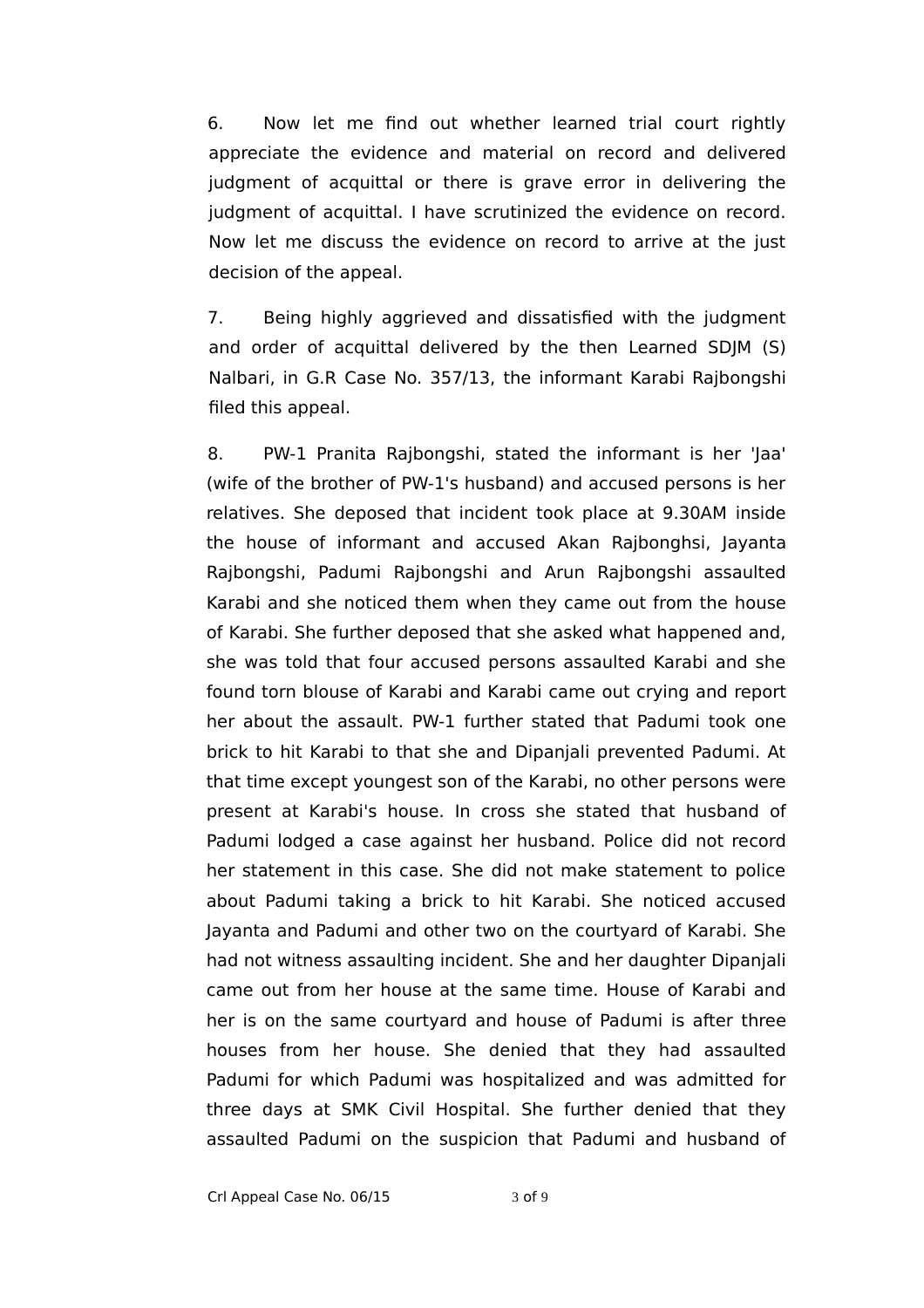Karabi maintain illicit relationship. She further stated that she had not noticed who torn dress of Karabi. She denied that she made statement before the court in favour of Karabi as accused person lodged a case against her husband.

9. PW-2 Dipanjali Rajbongshi stated that informant is her 'soru maa' (aunty) and accused persons from their village and her dada and bou (brother and sister-in-law). Incident took place in the house of Karabi at 9 AM. Padumi, Jayanta, Akon and Arun came to assault Karabi and all of them assaulted Karabi. Hearing hue and cry she came out from her house and notice all the above four persons Padumi, Jayanta, Akon and Arun give fist blow to Karabi and when she and her mother tried to save Karabi, accused Padumi took one brick to hit Karabi but she could not hit Karabi as they prevented her. In cross she stated that incident took place on 18/03/2013. Pronita is her mother. Fighting incident took place in their path. Purabi came to the house of Karabi to make inquiry about the incident. First incident took place inside the house of Karabi. She further stated in cross that before police she made statement that Padumi assaulted Karabi on road. She again stated that once Karabi was assaulted on road and on other occasion she was assaulted at home. First her mother came and she followed her mother. She did not make statement before the police that Padumi took a brick to hit Karabi. She stated that accused filed one case against her father and other person alleging they assaulted Padumi by dragging her from her house on road and she was hospitalized and was admitted for three days at SMK Civil Hospital.

10. PW-3 Karabi Rajbongshi, is the informant. Her evidence is that accused persons are her relative and incident took place at about 9PM in-front of the house of accused person. At that time she was going to village shop and Arun father of Jayanta and accused person restrained her and wanted to assault her. Out of fear she ran towards her house and all the three accused persons chased her and assault her inside her house and torn her dress. Accused Padumi and Jayanta torn her dress. Thereafter, they left

Crl Appeal Case No.  $06/15$  4 of 9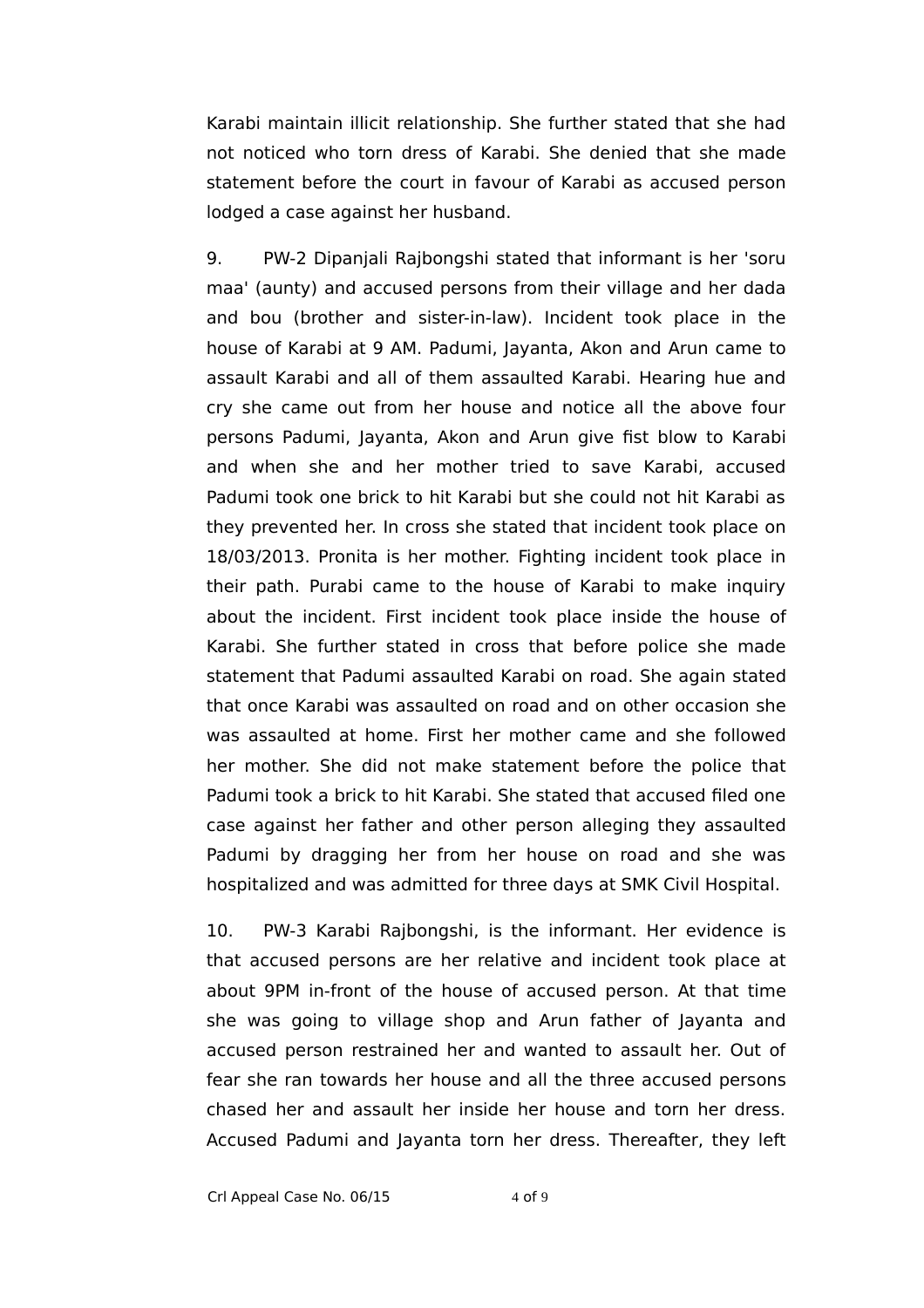her house. She stated Pronita Rajbongshi saved her when accused person beat her inside her house. She again stated on the same day at about 2PM all the three accused namely Arun, Jayanta and Padumi came in-front of her house to assault her and at that time scuffle took place between Jayanta, Padumi, her elder sister Nilima and her elder sister's daughter Purabi. She immediately rush to police station lodged ejahar and Ext-1(1) is her signature. In cross stated accused person also lodged one case against them alleging that they have assaulted Padumi. She stated Arun kicked to her but kick does not hit her and kick hit to abdomen of Padumi. They denied that they kicked on the abdomen of Padumi as a result she bleeded and she was hospitalized. She denied that to safe them from the case filed by accused person they lodged this case. She further denied that she did not mention the name of Arun in the ejahar and before the police. She further stated that she knows Uttam Rajbongshi. She again denied that they alleged and rumored Padumi maintain illicit relationship with Uttam Rajbongshi. She again denied that as Uttam is their relative so despite rumour of the illicit relationship between Padumi and Uttam they went to the house of Padumi in absence of the husband of Padumi and assaulted her.

11. PW-4 Bhaskar Thakuria, is the Medical Officer. His evidence pointed on 18/03/2013 at about 4.55 PM he examined PW-3, the informant Karabi Rajbongshi W/O- Lt. Dipak Rajbongshi R/O- Vill-Namati P.S and Dist. Nalbari, in connection with PS Case No. 210/13, u/s- 341/323/447/354/34 IPC and emergency OPD No. is 6020/13. On examination he did not find any visible external injury. He advised patient to submit her X-ray report but the patient did not submit the same before her. On the same day he also examined Deepjyoti Rajbongshi S/O Dipak Rajbongshi. His emergency OPD No. is 6021/13. On his examination visible external injury found and he advised patient to return back with his X-ray, PAV and chest report for check-up but he did not return back. Ext-2 is the injury report 1 and Ext- 2(1) is his signature. Ext-3 is also the injury report and Ext-3(1) is his signature.

Crl Appeal Case No.  $06/15$  5 of 9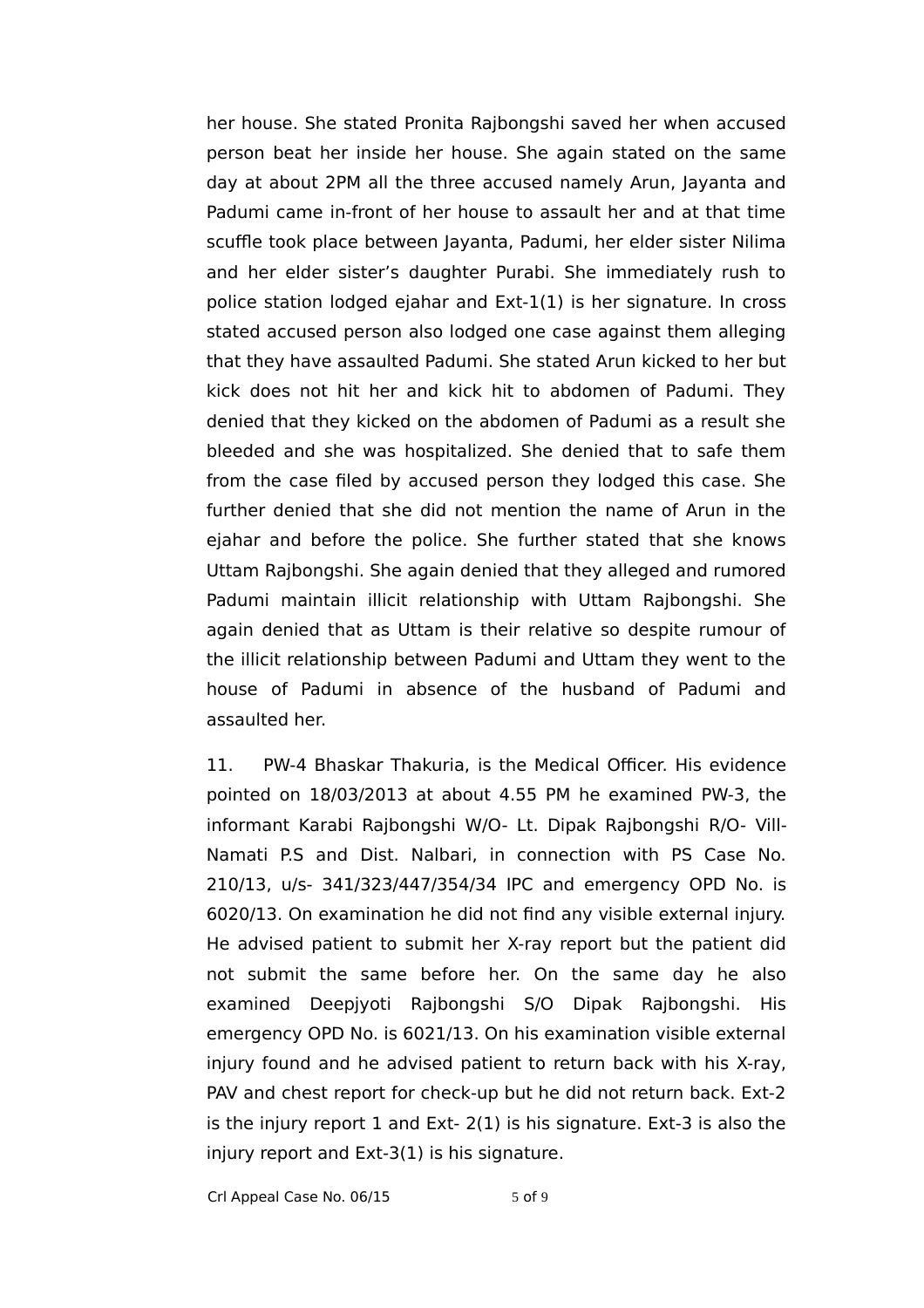12. PW-5 Hemanta Kr. Das, the I/O of the case on 18/03/2013 was present at police station. Based on the ejahar submitted by Karabi Rajbongshi O/C Nalbari entrusted him with the charge of investigation and taking charge of the investigation he visited the place of occurrence, drawn the sketch map of P.O and recorded the statement of witnesses. He seized torn blouse and not getting accused at his home submitted charge-sheet against the accused showing his name in the absconder column.

13. On scanning of the evidence on record both oral and documentary it has been revealed that in Ext-1 ejahar, informant mentioned name of two accused persons Jayanta Rajbongshi and Padumi Rajbongshi and at that time of adducing the evidence she took the name of three accused persons Arun, Jayanta and Padumi and PW-1 and PW-2 goes one step ahead of her by taking name of another person namely accused Akan Rajbongshi. Ext-1 ejahar pointed that PW-3 lodged ejahar on 18/03/2013 at 5.35 PM where as she stated incident took place at 9 AM. In the ejahar PW-3 informant alleged that accused Jayanta Rajbongshi and Padumi Rajbongshi assault her on the road while she was on her way to village shop and incident took place when she reach in-front of the gate of accused house but at the time of adducing the evidence she made a different version that while she was going to the village shop accused chased her, she ran to her house and they assault her inside her house and all of them left her house and she stated that inside her house where incident of assault took place, her elder sister-in-law Pronita Rajbongshi (PW-1) saved her. But the statement of Pranita Rajbongshi is different from that of PW-3 informant. PW-1 Pronita Rajbongshi stated that she noticed accused when they came out from the house of PW-3 Karabi and Karabi came out from her house at that time. She did not state that she prevent accused Jayanta and Arun when they are beating Karabi inside her house. PW-1 deposed she prevent Padumi when Padumi took one brick to hit Karabi and this incident took place outside the house of PW-3. But this fact of accused Padumi taking a brick to hit Karabi and at that moment Pronita restrain Padumi has

Crl Appeal Case No.  $06/15$  6 of 9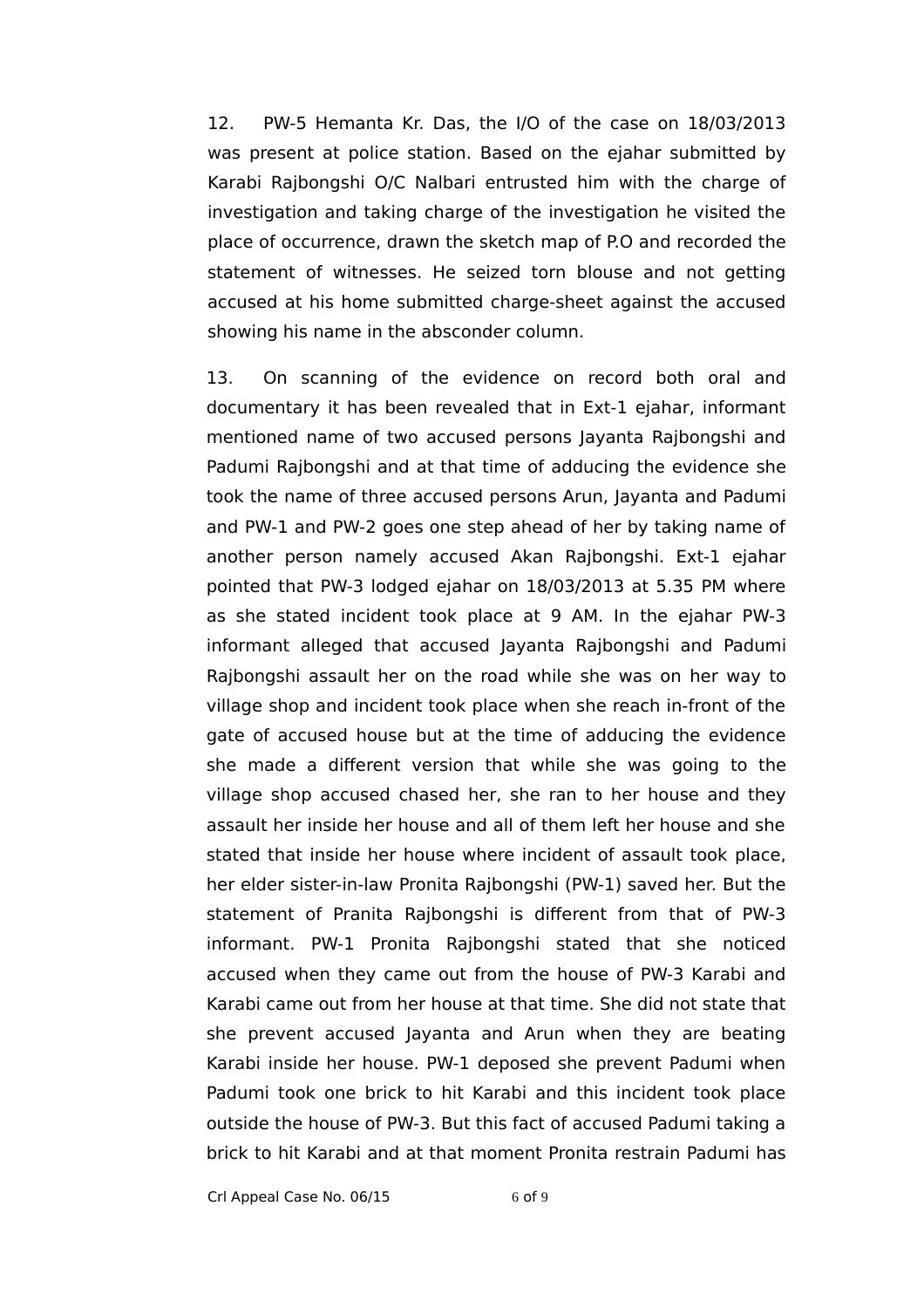not been stated by PW-3 Karabi. Therefore, story of restraining though made by PW-1 and PW-3, but the detailed fact narrated by them and the story disclosed by them when Pronita came and prevent Padumi are totally different that made their story not believable beyond all reasonable doubt.

14. PW-3 stated Pronita prevent accused persons when accused persons are assaulting with Arun inside her house and story of restraining stated by PW-1 Pronita, PW-2 Dipanjali are that when Padumi took one brick to hit Karabi and this story that accused Padumi took one brick to hit Karabi has not been disclosed by Karabi. Therefore, it is seen that the statement of PW-1, PW-2 and PW-3 is not consistent with one another with regard to the hitting and assaulting of Karabi by the accused persons.

15. PW-3 informant in her ejahar stated first incident took place on road at 9AM and second at 10AM i.e. after one hour inside her house. But while adducing her evidence she did not disclose taking place of assault incident on road at 9 AM. She stated at 9 AM while she was going to shop accused Arun, Jayanta and Padumi restrain, wanted to assault her, she ran towards her house out of fear, accused chased and beat her inside her house and second incident took place at about 2 PM and beating incident is the second incident. This story of second incident on 2 PM not disclosed by the informant while lodging ejahar on 18/03/2013. Therefore, her whole story narrated before the court is not reliable and does not inspire coincidence as she changed her statement and produced different story before the court at the time of incident.

16. The statement of PW-1, PW-2 and PW-3 clearly pointed that accused person lodged one case against them on the allegation of assaulting Padumi by them and PW-1's husband. PW-3 made allegation that she was assaulted by three persons and she went to doctor on same day i.e. on 18/03/2013 but Medical Officer did not found any visible external injury on her body. Had three four mature adult person assaulted one lady vigorously then she would have sustained some kind of injury and at-least swelling, abrasion,

Crl Appeal Case No. 06/15 7 of 9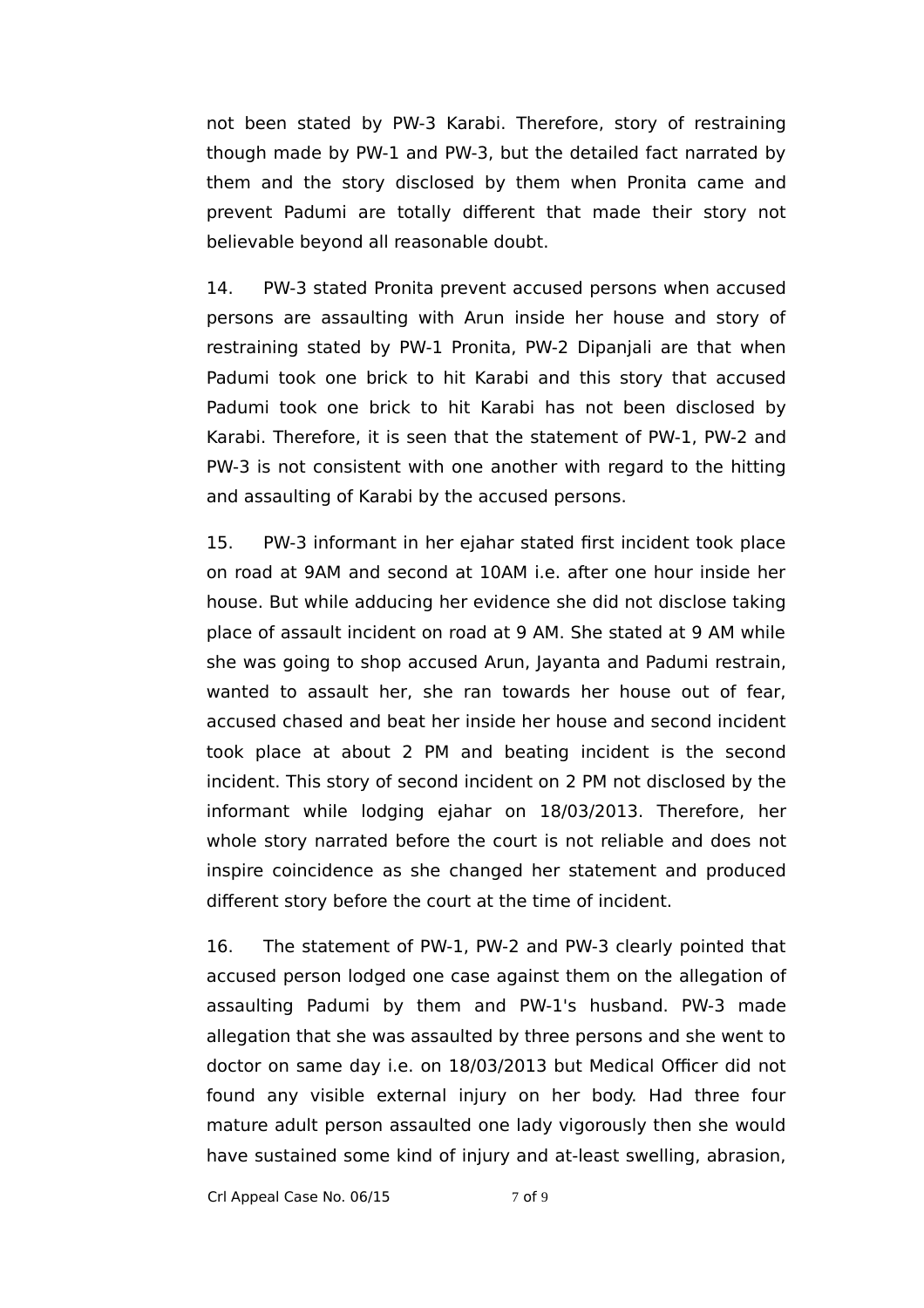pain and visible external injury but this is not the case with PW-3 when doctor examined her. From the statement of injured PW-3 when scrutinized vigorously, it is seen that though she repeatedly stated that three adults assaulted her but she does not make a single statement of injury sustained by her due to assault nor she disclosed, what bodily pain and on which part of the body she had suffered. PW-3 Karabi Rajbongshi, who is the prosecutrix of this case, did not whisper a single word against the accused persons that accused persons outraged her modesty or tried to outrage her modesty and in Ext-1 ejahar she nowhere mentioned that accused persons torn her dress. This part of her statement forwarded before the court after passing of one year from the incident does not inspire confidence. Therefore, her story of accused persons assaulting her, beating her not believable beyond all reasonable doubt and her statement is not accepted by the learned trial court rightly.

17. According to PW-3 the first incident took place at 9 AM and second according to her statement in the ejahar Ext-1 is just after first incident at 10 AM and from the statement of PW-1 and PW-2 incident took place at 10 AM but PW-3 lodged the ejahar at 5.30 PM. She did not whisper a single line in her ejahar and in her statement made before police u/s 161 CrPC and on oath before the court. Why there is a delay of  $7\frac{1}{2}$  hours in lodging the ejahar? In the case in hand it is clearly coming out that she had lodged the ejahar after accused person lodged ejahar against them and under such circumstances delay of lodging the ejahar if not explained reasonably, the delay in filing the ejahar is fatal for the prosecution case.

18. In that view of the matter and in view of my discussion made herein above I am constrained to hold that prosecution failed to bring home the offence u/s 341/352/447/354/34 IPC against the accused persons namely Padumi and Jayanta and I hold that learned trial court rightly appreciated the evidence in right perspective and arrived at the right decision by acquitting the